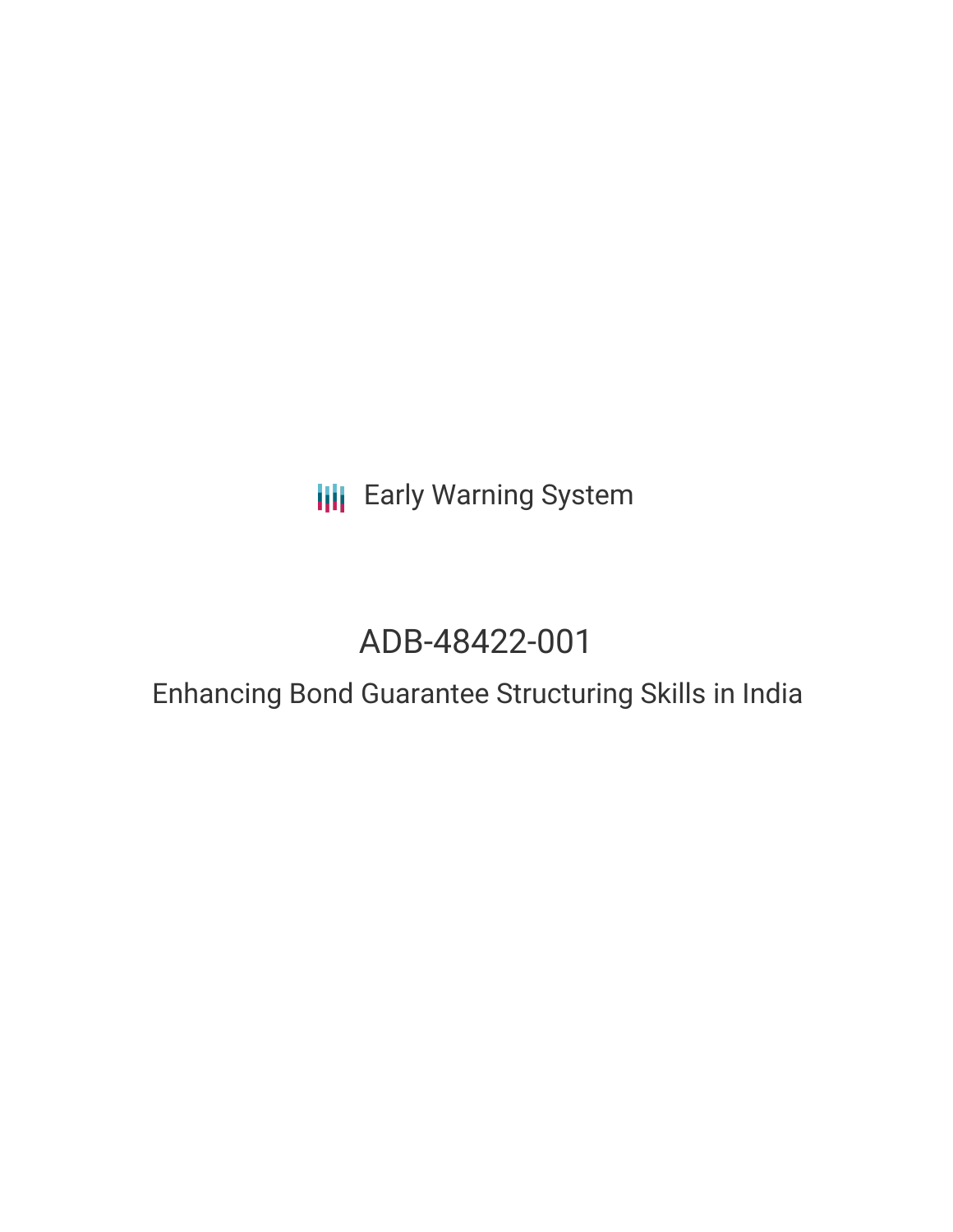

### **Quick Facts**

| <b>Countries</b>               | India                                     |
|--------------------------------|-------------------------------------------|
| <b>Financial Institutions</b>  | Asian Development Bank (ADB)              |
| <b>Status</b>                  | Canceled                                  |
| <b>Bank Risk Rating</b>        |                                           |
| <b>Borrower</b>                | India Infrastructure Finance Company Ltd. |
| <b>Sectors</b>                 | Finance, Infrastructure                   |
| <b>Investment Type(s)</b>      | Fund                                      |
| <b>Investment Amount (USD)</b> | $$0.23$ million                           |
|                                |                                           |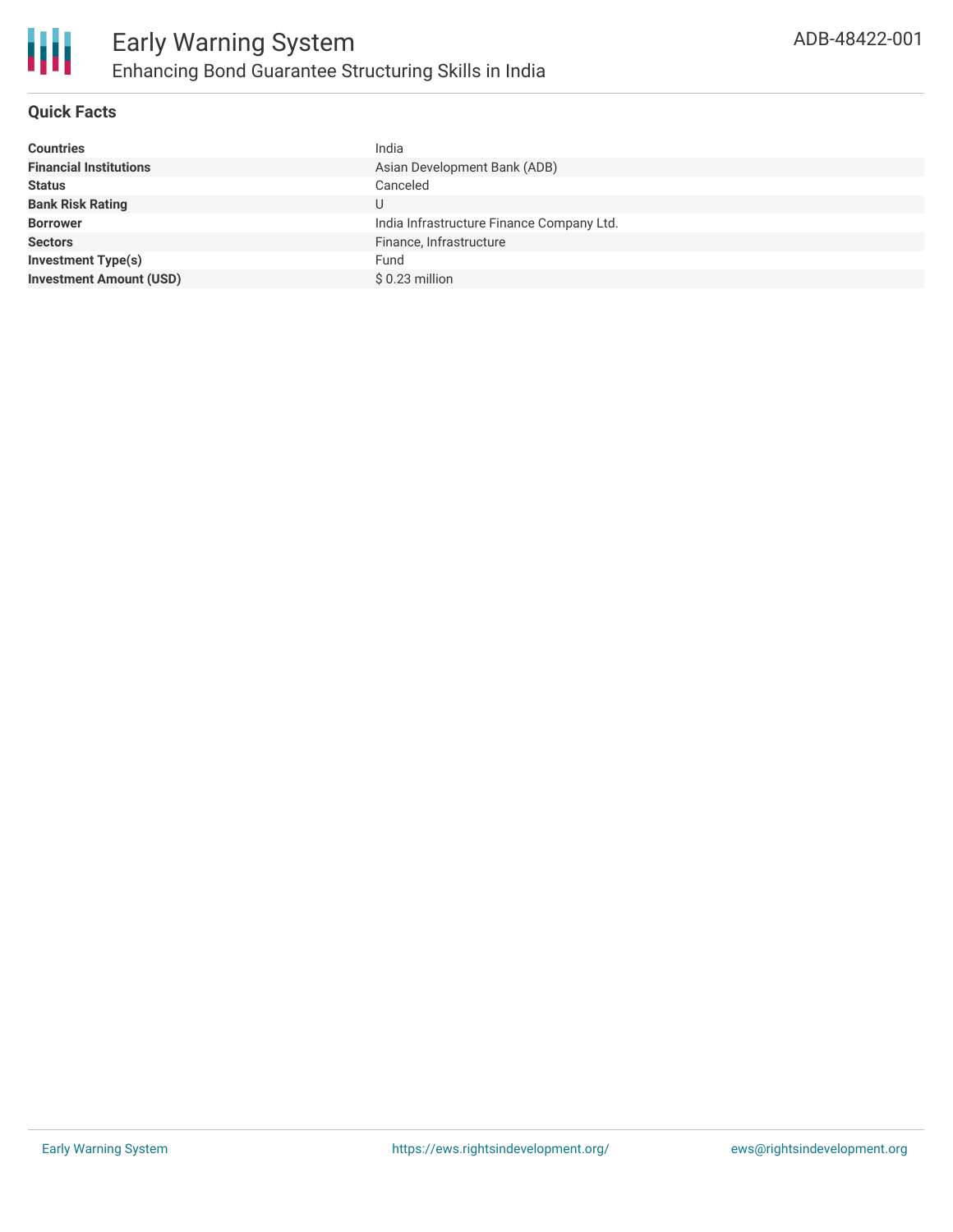

#### **Project Description**

This project partially finances the costs for developing a template for legal documentation for three model bond transactions, with the aim to increase issuance of project bonds for infrastructure projects, traditionally financed through the banking sector. The ADB will also raise awareness and disseminate this template through its website and a knowledge event in Mumbai.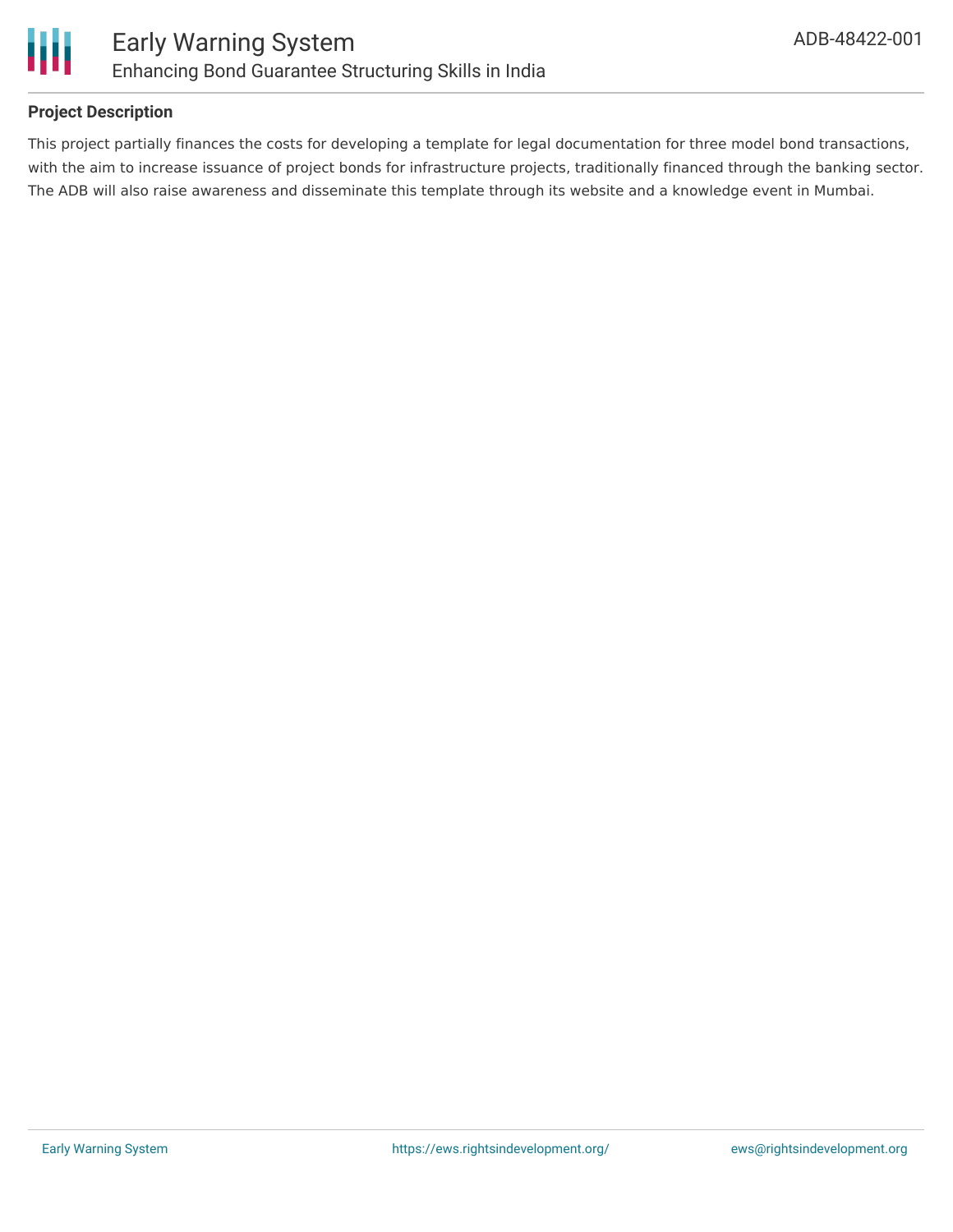

### **Investment Description**

Asian Development Bank (ADB)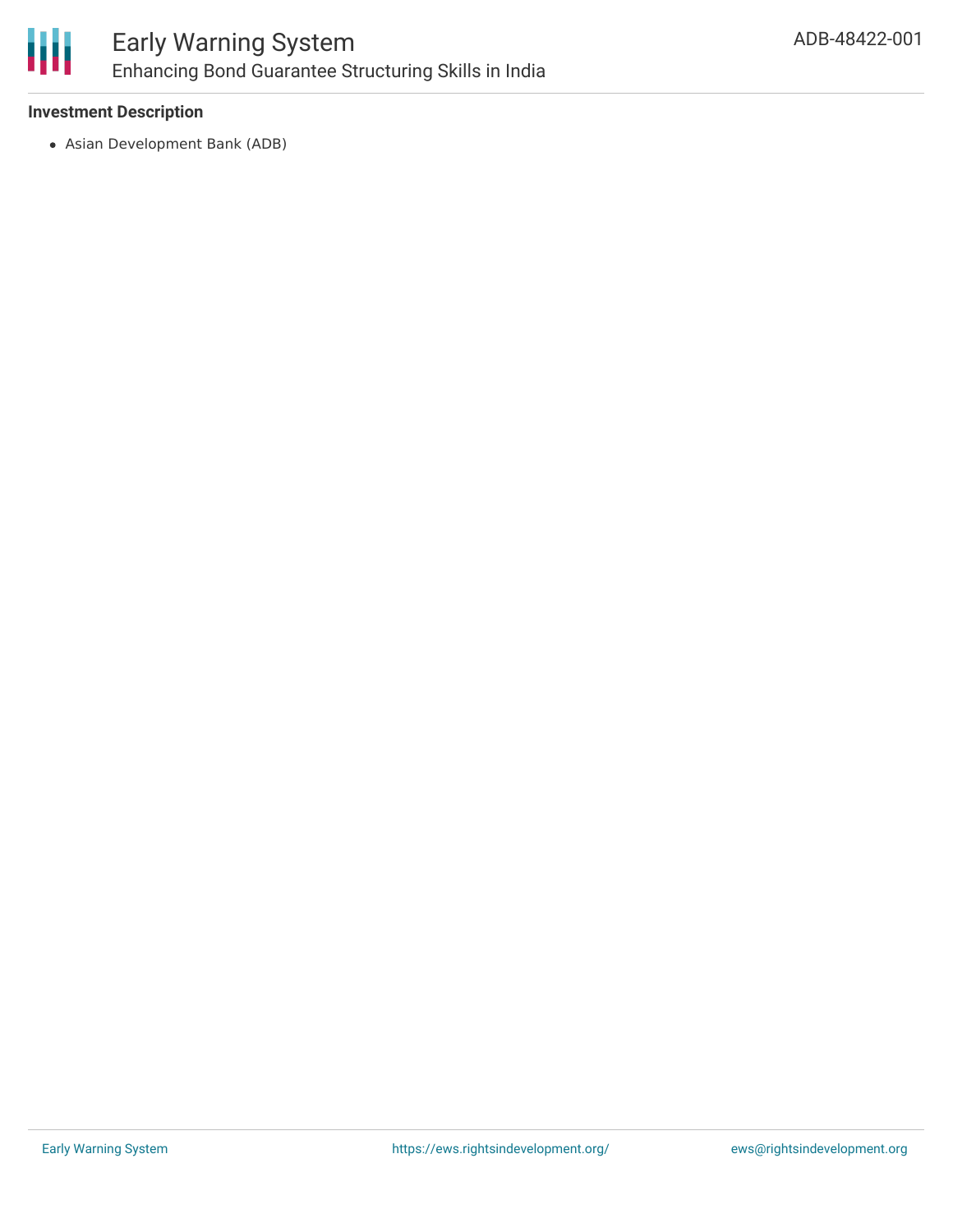### **Contact Information**

\*No contact information at time of writing

#### ACCOUNTABILITY MECHANISM OF ADB

The Accountability Mechanism is an independent complaint mechanism and fact-finding body for people who believe they are likely to be, or have been, adversely affected by an Asian Development Bank-financed project. If you submit a complaint to the Accountability Mechanism, they may investigate to assess whether the Asian Development Bank is following its own policies and procedures for preventing harm to people or the environment. You can learn more about the Accountability Mechanism and how to file a complaint at: http://www.adb.org/site/accountability-mechanism/main